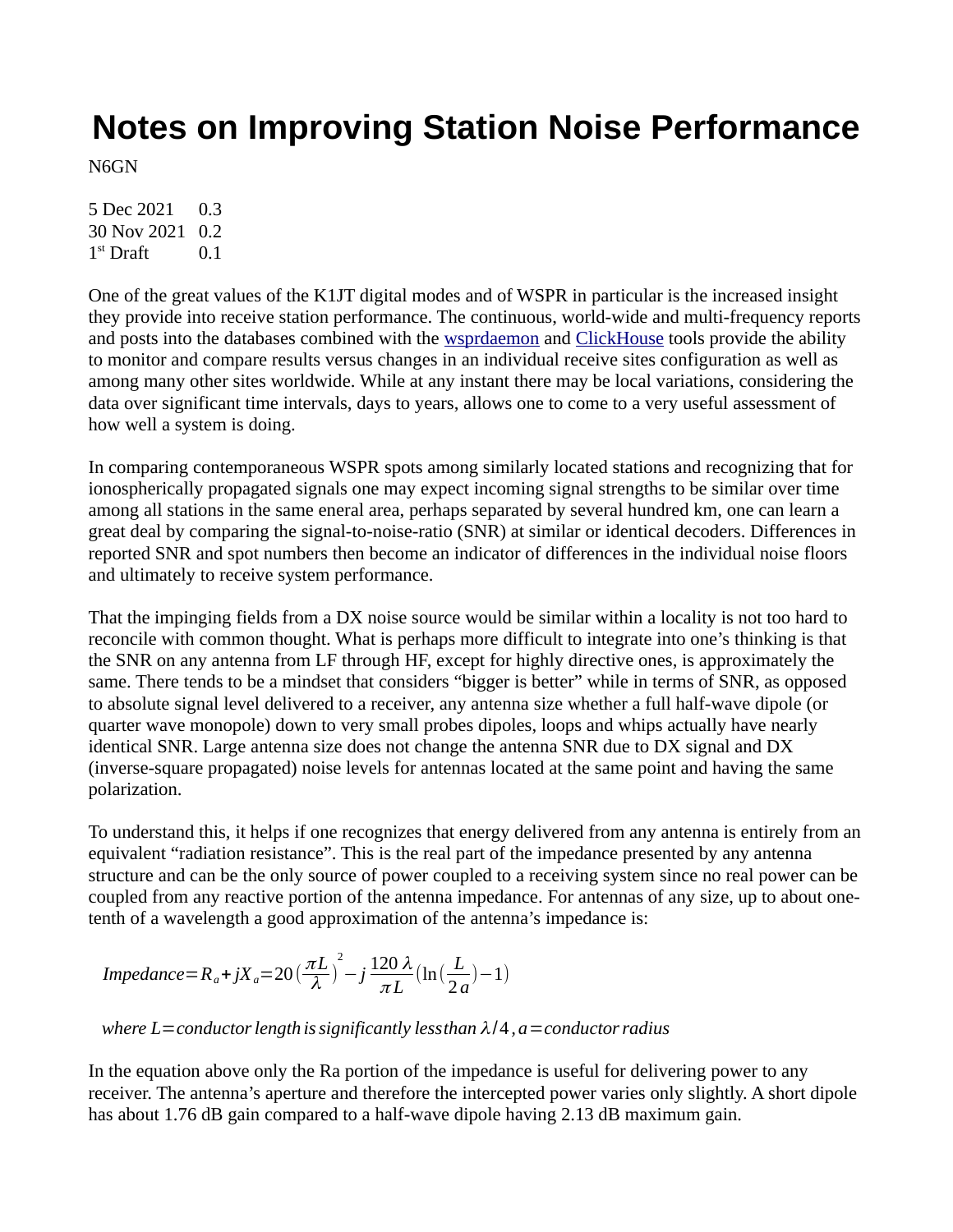As the equation describes it, the resistive portion of the impedance varies as the square of antenna dimension, L. Electrically small antennas, those with small maximum dimension, intercept equal powers but produce it from within a very small source resistance, Ra. If this is difficult to accept, it may be useful to consider the situation when a small antenna is transmitting and using the reciprocity theorem to reconcile it.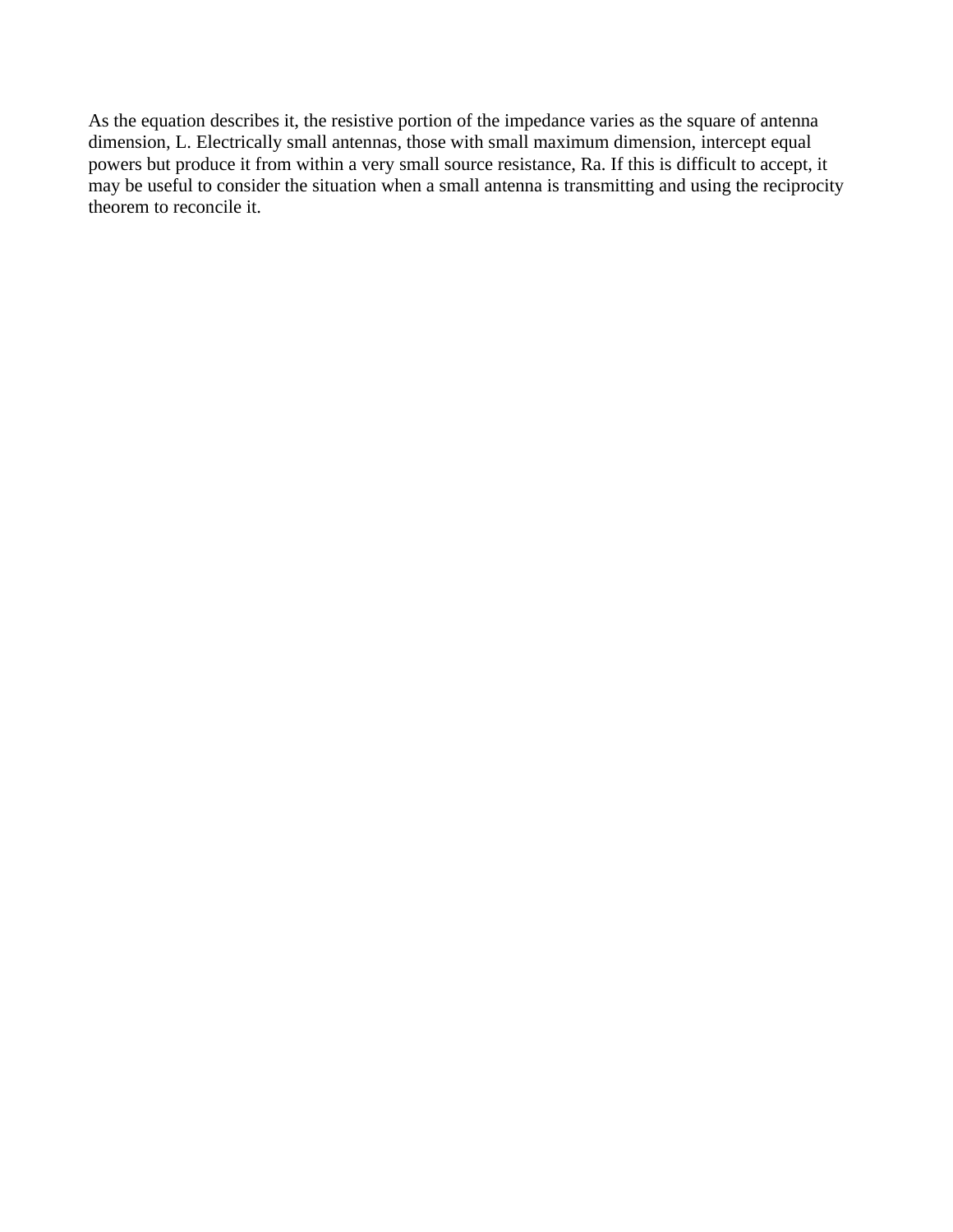## Electrically Small Transmit Antennas

To help reconcile the above premise that the power received by any electrically small antenna is constant irrespective of the physical size of what we normally consider to be an antenna and to overcome a standing common wisdom to the contrary it may be helpful to think about what happens with a transmitting antenna when driven by a perfectly matched source of power. Then by applying the Lorentz Reciprocity theorem the equivalent situation when that antenna is receiving can be recognized.

The real part of an antenna's impedance/admittance is the only mechanism through which real power can be coupled. Any complex part, the reactance can not source or sink real power. This "radiation resistance" is not a real resistor that can convert RF power to heat, rather it is the mechanism by which waves in the far field (DX) can be converted to current and voltage at a transmitter or receiver. In a very real sense, it is the actual antenna while the part we see and often call the antenna is actually only matching network. For more detail see the 2012 QEX article [A New Antenna Model](http://www.sonic.net/~n6gn/Elmore3.pdf)

Energy is conserved. If a one watt transmitter were perfectly matched to an electrically small antenna then all the transmitter power would be converted to radiation. There is no other place for it to go since there would be no reflection or conversion to heat or to another form of energy. The previous equation shows that the value of this resistance changes but this affects only the voltage/current ratio and not the fundamental concept that a watt coupled to this R creates one watt of radiated power. For a small antenna this power is spread out in three dimensional space in a "doughnut" pattern but if one were to collect all the power incident on the surface of a sphere located in the far field, energy is conserved so the original one watt would be recovered.

The pattern of any electrically small antenna is constant so the gain is as well and is about .1.76 dBi, only .5 dB less than that for a half-wave dipole. Completely tied to this is the antenna's aperture. This "capture area" is roughly the area over which it "catches signal". For a short dipole this is

$$
\left(\frac{3}{2}\right) \frac{\lambda^2}{4\pi} = 3/8 \text{ wavelength}^2
$$

This is an electrical size not a physical size! What one *sees* as the antenna is different from what the antenna actually is and does. For antennas smaller than about a half-wavelength for a dipole or a quarter wave-length for a monopole, it doesn't matter what physical size it is, the pattern, aperture, gain, capture area and intercepted power are the same. On transmit any such antenna will create the same (DX) result and if perfectly matched all the available transmitter power will go toward creating identical ERP.

Turning things around and considering the reciprocity theorem, things must be the same when that antenna is used for receiving. If instead of power going away from the source (transmitter) it is arriving due to identical conditions at the distant sphere, but for the direction of power flow, then all that power will "collapse" into the radiation resistance IF it is perfectly matched.

Size doesn't fundamentally matter for an electrically small antenna. But it does matter very much in a practical sense because minuscule radiation resistance associated with large reactance becomes extremely high-Q and impossible to actually match to, at least short of super-conducting materials.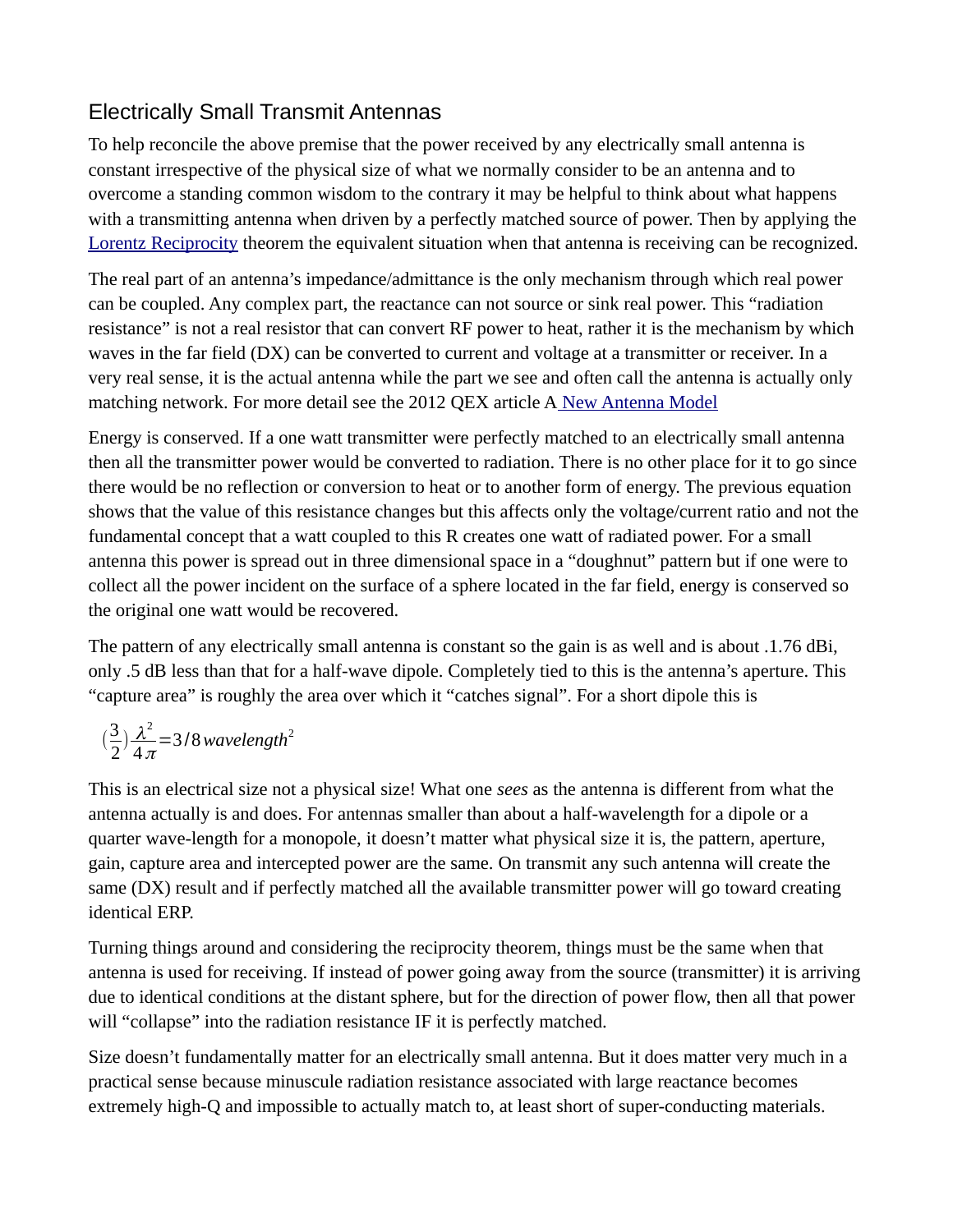Perhaps one of the reasons for the perception that SNR changes is due to confusion around this Ra and the antenna's impedance measured at an available feedpoint. For a half-wave dipole where the antenna is entirely resistive, the two values may be similar. A half-wave dipole is about 70 ohms and near resonance there is little reactive component. For this situation the two numbers will be about the same. A monopole over a perfect ground may also measure near an expected 35 ohms. But as the antenna gets electrically and perhaps physically small, the measured value of typical antennas may show still show a moderately high real component of 20-50 ohms,when significant matching such as a series 'loading' coil has been applied to bring the reactive portion to near zero for coupling to a, say, 50 ohm transmitter, while the radiation resistance actually has fallen precipitously. This difference between measurement and theory can tend to mask the fact that for real antennas and even ones over rather good ground (image) planes or radial systems what is actually being measured is the series combination of ground resistance and equivalent series resistance of matching network(s) along with the antenna's radiation resistance, not the radiation resistance itself.

Once this misconception is recognized it becomes easier to see that the actual SNR due to DX signals and propagated noise produced in the radiation resistance does not change. The intercepted power does not change with antenna antenna size either – in the real world it simply gets increasingly difficult and finally impossible to efficiently couple to a minuscule radiation resistance in the presence of high reactance and ground plus matching losses by using available conductors and dielectrics. Necessary Q's for matching networks become so high they are impossible to achieve and ground losses can make efficient matching impossible.

As an example, a 10 m monopole installed over a typical earth ground/radial system and fed with a suitable series inductor might produce a narrow resonance and reasonably good match to a 50 ohm transmitter on 630 m but most of the transmitter power will be dissipated in ground and matching structure losses. The radiation resistance of the actual monopole is on the order of a few 10's of milliohms at 630m compared to a 50 ohm system impedance. Although the antenna is theoretically capable of sourcing within about .5 dB of the same power that a full half-wave dipole might, in actuality only a very small fraction of that, perhaps 25-30 dB down from the well-matched value, ever arrives at a receiver. Small and 'full size' dipoles have similar capture areas, similar apertures, but it is impossible to efficiently couple to the smaller antennas. This same inefficiency is also present for transmitting where ERP may be 20-30 dB less than transmitter power.

Considered as a receive antenna, the misconception that size matters may be further strengthened because of the nature of propagated noise and its change as a function of wavelength. The ITU noise data show an approximate -25 dB/decade negative slope in propagated noise. For a small antenna, which every amateur antenna is at some suitably low wavelength, this slope works in parallel with a positive, +20 dB/decade slope in voltage level due to the constant power sourced by the radiation resistance. Thus the composite interpretation may be something like "everything must be OK, noise is increasing somewhat at longer wavelengths, as expected". What may not be recognized is that were the radiation resistance efficiently matched that increase would be much greater than is observed.

This overall situation can mask the realities of the problem of reproducing the available antenna SNR at a receive system detector. It is this problem which produces very widely varying results as reported by the WSPR database as well as by the large differences between "good" amateur stations and more typical ones regardless of mode. The result is commonly explained away with statements such as "It's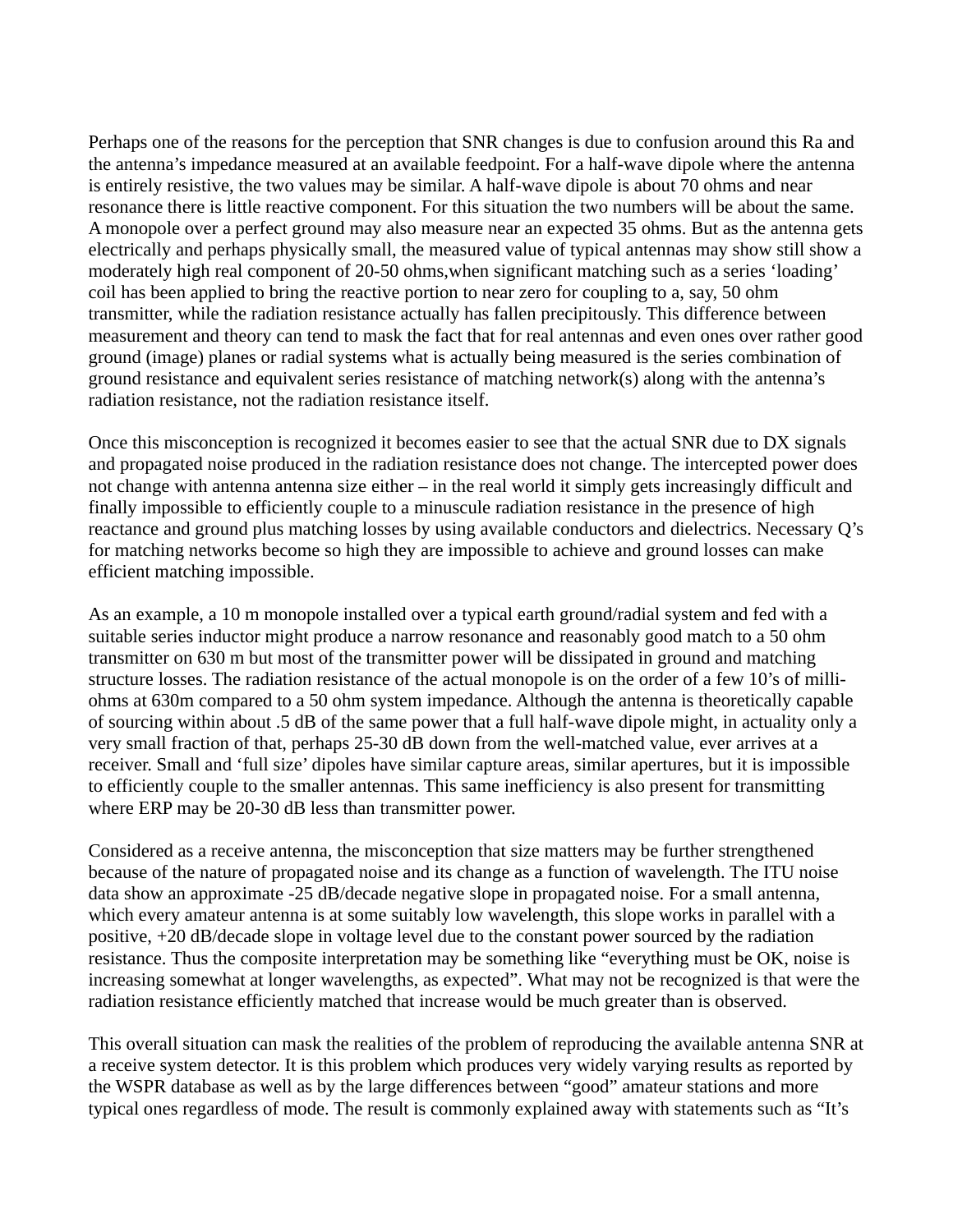all those digital devices we have nowadays and there's nothing to be done about it." when in fact very substantial improvements in performance may be possible.

Once the problem is understood as one of reproducing an SNR within an antenna's radiation resistance at a receiver detector, whether WSPR, SSB or something else, and once the relative levels involved are appreciated and compared to mechanisms and levels of unwanted sources which can greatly degrade the noise floor, an effective course of action may be begun that can greatly improve things. Using the WSPR database to examine total number of spots, unique spots as well as SNRs of spots common with 'good' stations, with a little practice one may directly get a moderately accurate estimate of system noise floor and thereby the amount of degradation due to unwanted factors. Only a few dB of change in system noise and SNR can easily make many-ten's of percent difference in spot count as well as greatly improved DX reception. It's not uncommon to see WSPR reporters that clearly have 20 dB or more degradation across many or all LF-HF amateur bands. These impairments can and do affect all amateur operations, not just WSPR and digital modes.

A completely different method for assessing station performance is also available. This is to observe the average noise floor level and character over the course of a day or two. If system noise is predominantly established and limited by propagated noise then the observed diurnal variation in level will be smooth and obvious. 10 or more dB of change on an HF band below the maximum usable frequency (MUF) is common for a system which is working well and is propagation limited. If this diurnal variation is not visible or is suppressed, or if there are sudden steps in local noise floor, it is a very good indication that the receive system is being undesirably compromised. Fortunately, there is likely much that can be done to improve the situation once it has been recognized.

Having recognized the problem as one of reproducing the SNR present within an antenna's radiation resistance SNR at a detector, the situation may be examined by modeling some of the noise impairment sources as below: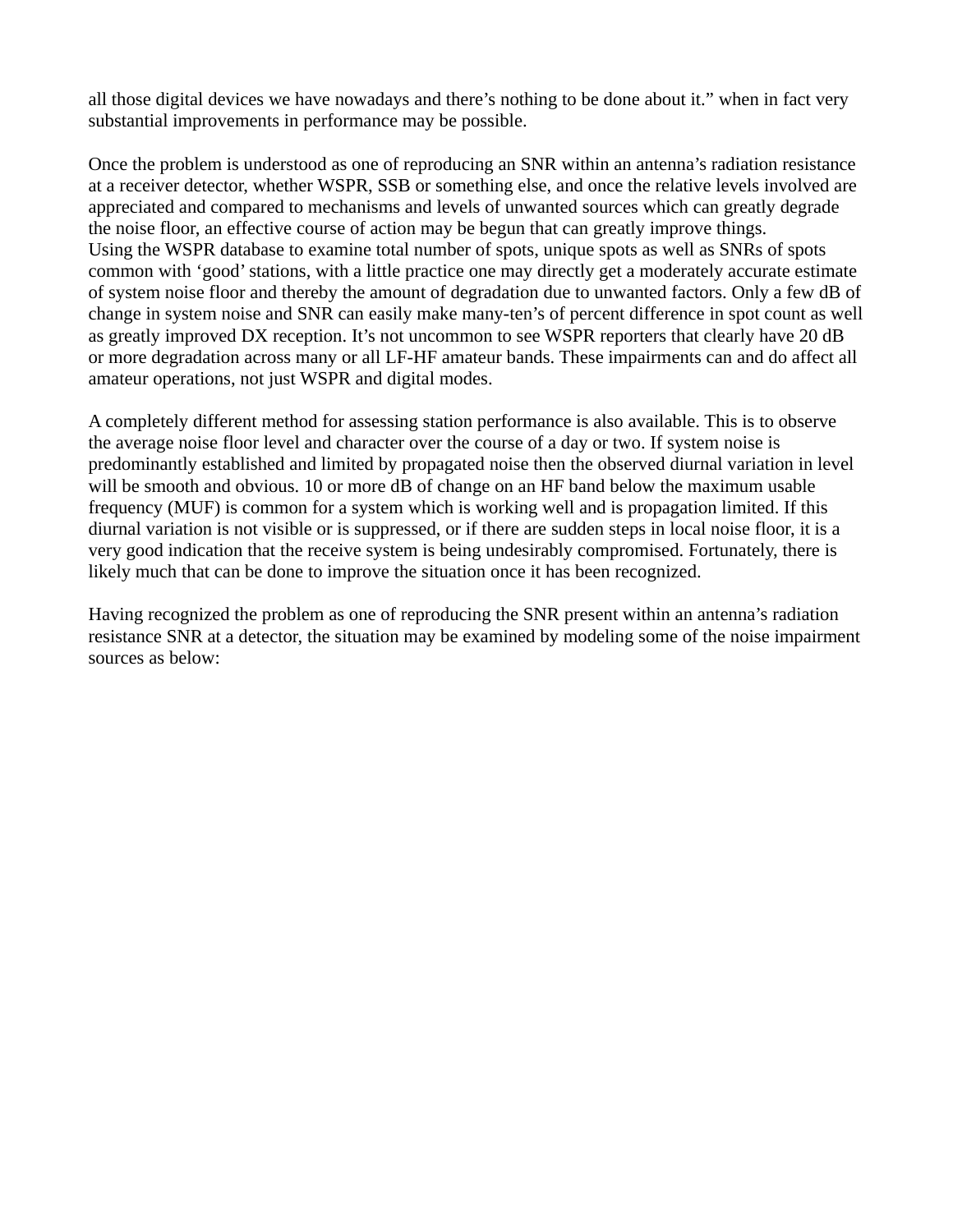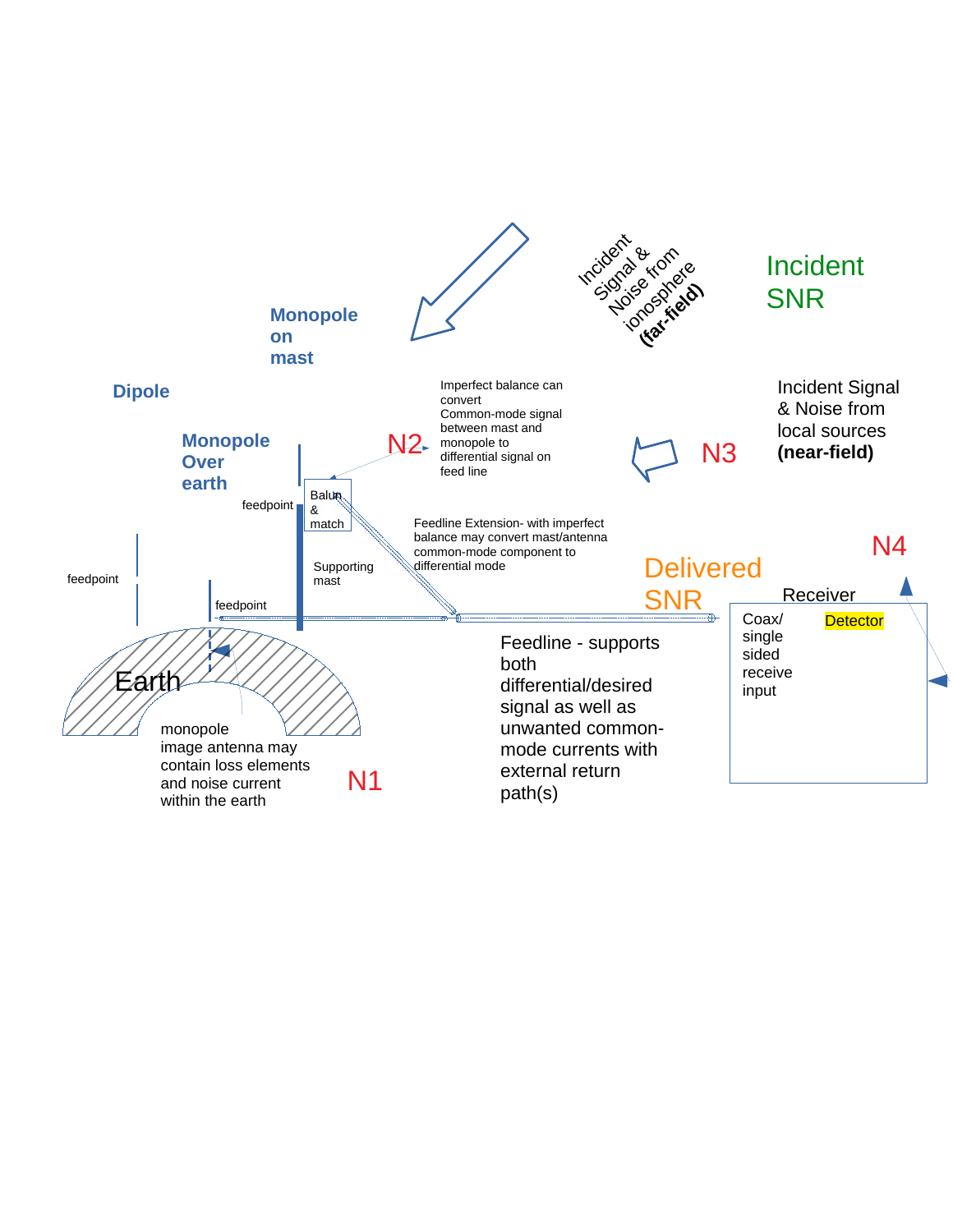As depicted, an incident DX SNR can be compromised by local ingress from multiple source, here shown as N1-N4. Even if the entire signal available from an antennas actual radiation resistance is efficiently matched to a receiver, the total noise floor may be raised relative to the desired incoming, far-field noise. The result of this compromise is reduced delivered SNR and poorer system performance relative to what is possible.

Four local noise ingress mechanisms are highlighted:

- 1. N1
	- The earth under an antenna is far from a perfect conductor. Particularly in residential or business environments, significant current may be flowing between end mains users, even though a designated return path to a common ground reference is provided by the utility company.
	- The earth itself is lossy. This means that it has an associated noise temperature and radiates. Particularly for horizontally polarized antennas (not depicted) near the earth this may typically cause an extra 7-10 dB of loss due to absorption which may be particularly significant when propagated noise levels have been made relatively small or are mismatched.
- 2. N2
	- Practical baluns and in particular common broadband ferrite baluns, no matter the architecture or core material, may only have a few dB of rejection of balance so degradation from common mode to single ended conversion may still occur. When considered relative to the desired propagated signal and noise levels, this performance may fall very far short of what is required to keep local ingress from compromising system performance. When a dipole or other symmetric antenna is used, the connections may be shorted without also shorting and removing the influence of the common-mode ingress, thus providing a method to assess this kind of compromise. With a monopole or other unbalanced antenna, shorting the feedpoint also shorts and removes the common-mode component so no such assessment can be made. Note that the antenna is 'grounded' by a feedline even if not by a conductive mast. Noise current can flow in this conductor.
	- The matching structure(s) may include components commonly thought to be "the antenna". Wire or other conductors may be all be considered part of the matching structure, along with any L or C components that might be placed between the actual source of signal (at the tips for an electrically small antenna) and the feedline. Mismatch loss in these areas serves to push the desired propagated signal and noise down and causes the relative influence of all the unwanted sources to increase.
- 3. N3
	- This is an actual local and almost always near-field noise radiated source which may commonly but erroneously be considered to have far-field and inverse-square amplitude-vsdistance characteristic. Far field is generally considered to be  $2D^2/\lambda$  where D is no less than about  $\lambda$  /2 even for small probes. Because it is near-field, slight changes in position may quickly and greatly mitigate it. Once all other mitigation methods have been exhausted, moving the antenna and, as a last resort, quenching a particular source, may be the only remaining candidates for system improvement. At shorter wavelengths, far-field radiation is possible but it is surprisingly uncommon. It also has much wider-area consequences and can be recognized by distant monitors as well as local ones.
- 4. N4
	- This source is like N3 in that it is local and near-field but it is coupled by conductors rather than radiated. The actual source of the noise may be more distant but because it produces a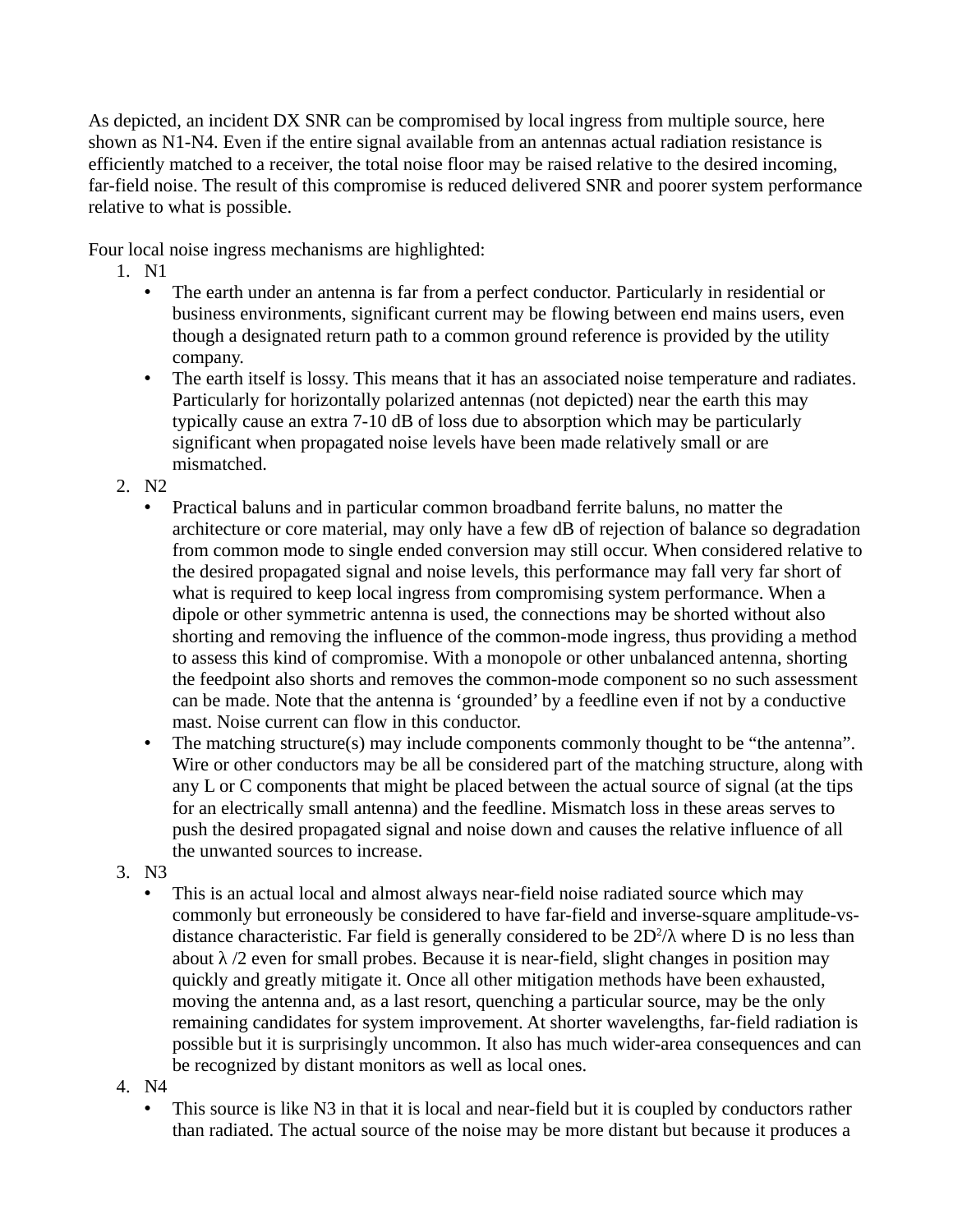common mode current that travels through the receiver it can produces voltage drop across the ground and power planes, including LAN and other connections which may appear superimposed on the desired input. Moving the receiver or antenna has little effect. Also it should be recognized that the source impedance for these noise currents may be higher than the [50 ohm] antenna system impedance so common mitigating measures such as ferrite chokes may have a bigger burden and may not produce even good limited results. Breaking conductive paths prevent this current but may be difficult to achieve since power supplies and wired LAN or USB connections prevent this. Using a wireless interface instead of a LAN connection may help considerably.

This model both shows the improving a receive system may be a tractable problem but also that it isn't simple. Methods must be found to isolate and reduce or eliminate the contributors such that the no longer cause severe problem, possibly by pushing each of them 10 dB or more below the desired, propagated noise as delivered to the detector, and so that other sources nearer to the radiation resistance can be similarly identified and mitigated.

Carefully constructed probe antennas, either dipoles or loops, paired with highly symmetric preamplifiers which have very high common mode rejection ratio (CMRR) may be useful tools in this overall endeavor.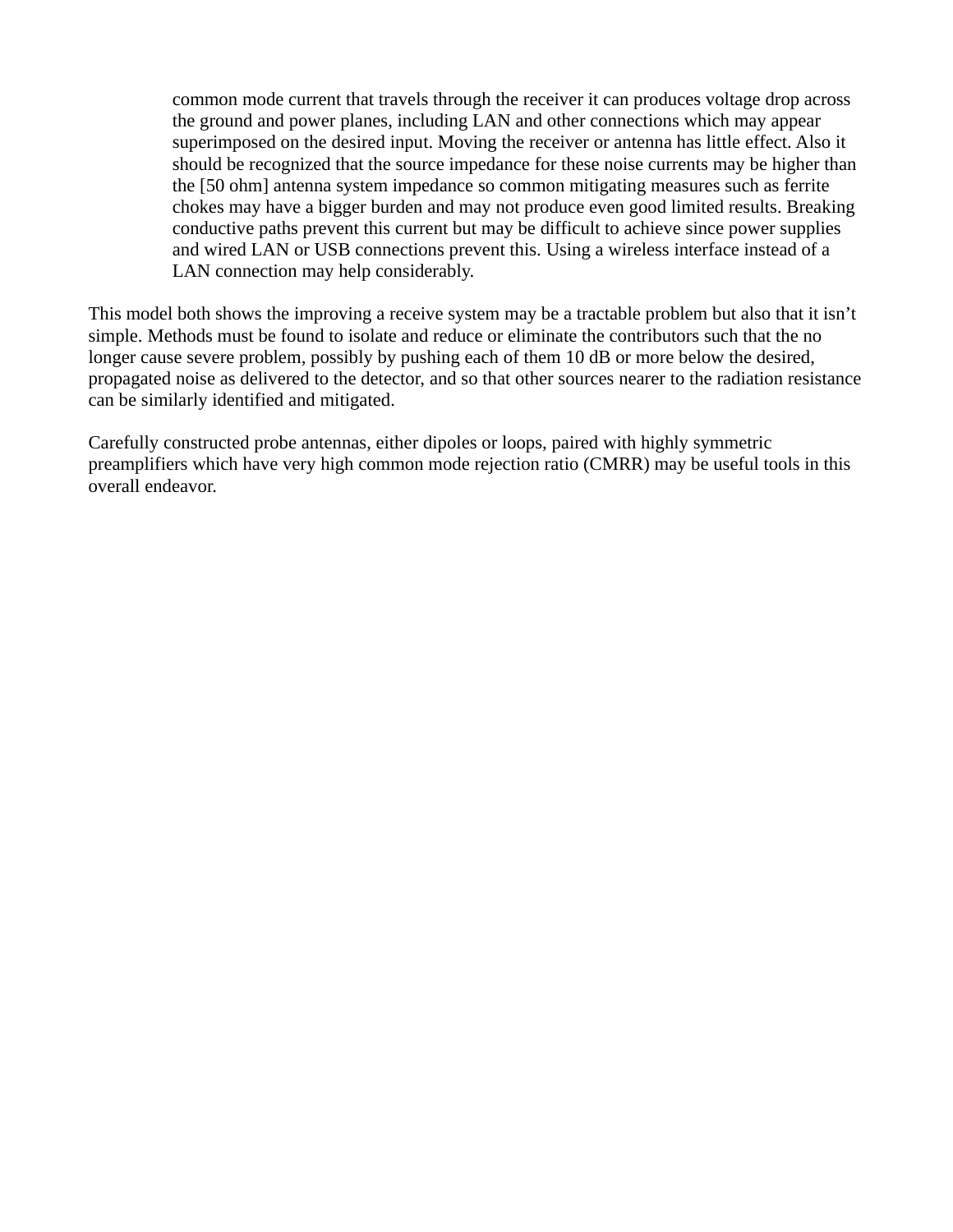#### **Rec. ITU-R P.372-8**



### **Methods for Assessing Station Performance**

Besides careful calculation of the expected KTB  $+$  Fa noise floor due to power in the radiation resistance and comparison of it with measured performance another method to get an approximate idea of station performance is to use the diurnal propagated noise variation as a crude "Y-factor noise figure meter". When a system is truly mostly limited by propagated noise, the ITU-R P.372 data, maybe as averaged by curve C (above), combined with calculated KTB in the radiation resistance and mapped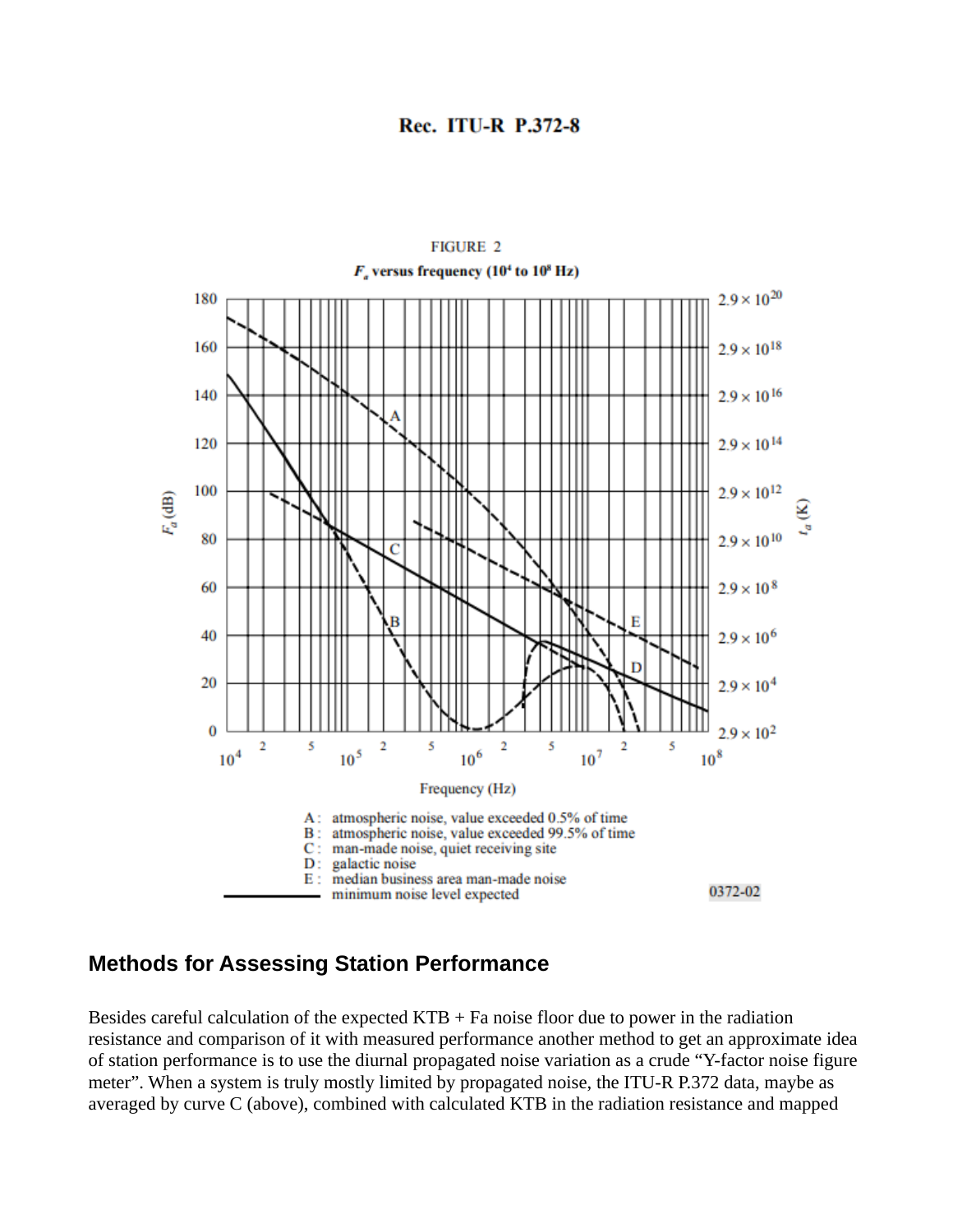via circuit analysis to level at the detector can provide a guideline for the target level that is to dominate a system but simply watching daily variation can be very helpful too.



A well-performing receive site will show smooth fluctuation in levels, not constant or discontinuous stepped ones as propagated noise varies and as the MUF moves and the example above demonstrates on some but not all of the HF bands The min/max ratio of these variations can give one an impression of the 'headroom' a system has, how close non-propagated interfering noise is limiting performance.